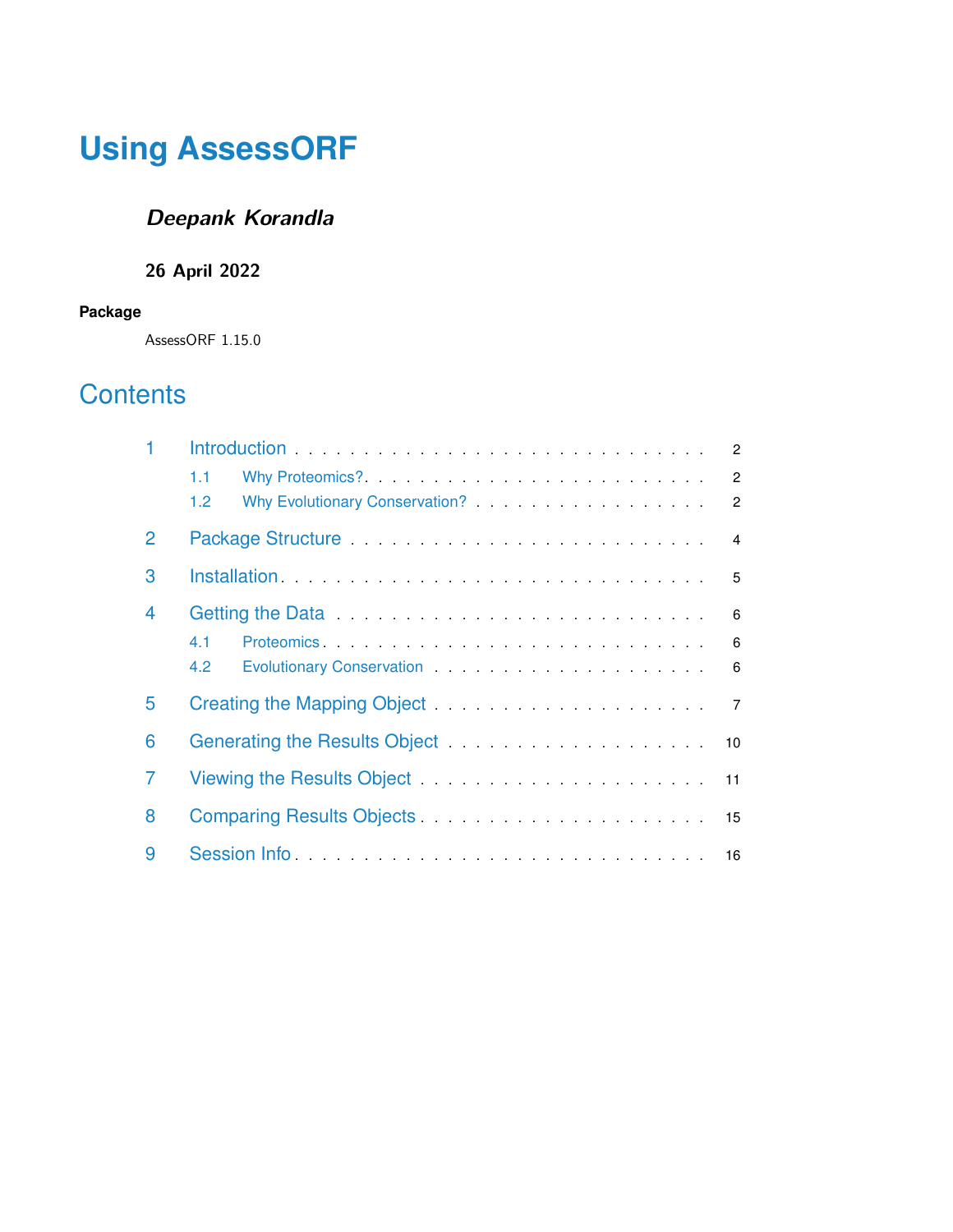### 1 Introduction

<span id="page-1-0"></span>In genomics pipelines, a newly sequenced genome must be annotated before it can be analyzed and compared to other genomes. One of the crucial first steps in genome annotation is identification of gene boundaries within the genome, also known as gene finding or gene prediction. However, gene prediction is not an error-free process and errors can propagate in downstream analyses. There are three common types of errors in gene finding: a real gene is missing entirely from the predicted set, a gene is included in the predicted set that is not real, and the wrong start is chosen for a real gene. Errors in choosing the correct start site are the most frequent because often times there are multiple possible starts for a gene and it can be difficult to determine which one is right. When there are multiple possible starts for a gene, ab initio gene prediction programs are limited in that they can only use information from the sequence of the genome to pick the best start of the gene. Such programs utilize heuristics and scoring systems to come to a solution, but the chosen start for a gene might not be the start used in vivo. AssessORF serves as a tool for assessing the quality of gene predictions and gene prediction programs, utilizing proteomics data and evolutionary conservation data as forms of evidence.

#### 1.1 Why Proteomics?

<span id="page-1-1"></span>One of the direct products of coding genes are proteins, so mapping real protein fragments back to the corresponding genome can provide a rough guide as to where the genes are within a genome. In other words, aligning peptide sequences to a genome can prove which genes from a set of predicted genes are definitively real as well as show which genes have starts that do not agree with the protein evidence. Protein evidence contradicts a gene start specifically when there are protein hits in the same open reading frame (ORF) that are directly upstream of or overlapping the start. Additionally, protein evidence in ORFs without a predicted gene can point towards the existence of potential genes missed by the gene finding program. The data from proteomics experiments focused on sequencing the complete set of proteins of an organism is thus highly useful in assessing the quality of a set of predicted genes for that organism.

#### 1.2 Why Evolutionary Conservation?

<span id="page-1-2"></span>Closely related strains usually have similar genomic sequences, and the relative positions of genes across closely related strains are conserved. This means that the start positions for genes in one strain's genome are expected to align with the start positions for genes in a closely related strain's genome. Aligning genomes from related strains to a central genome (the genome of the organism of interest) therefore provides a way to determine whether or not the right decision was made in choosing the start for each predicted gene. Starts for genes in highly conserved areas of the central genome should also be highly conserved in order to be considered a good start. Additionally, as described above, there can be multiple possible start sites for a gene. If the chosen start for a gene is significantly more conserved than neighboring starts, then that provides strong evidence towards the correctness of that gene.

The conservation of stop codons across genomes can provide information about the correctness of a gene as well, albeit in a way that is different from the conservation of starts. There is almost always only one stop possible for a gene because the stop codon serves as the termination signal when the gene is translated into protein. Therefore, the strength of conservation of the given stop for a gene is not informative since there are no other possible (in-frame) stops upstream of the given stop. It is possible, however, for the related genomes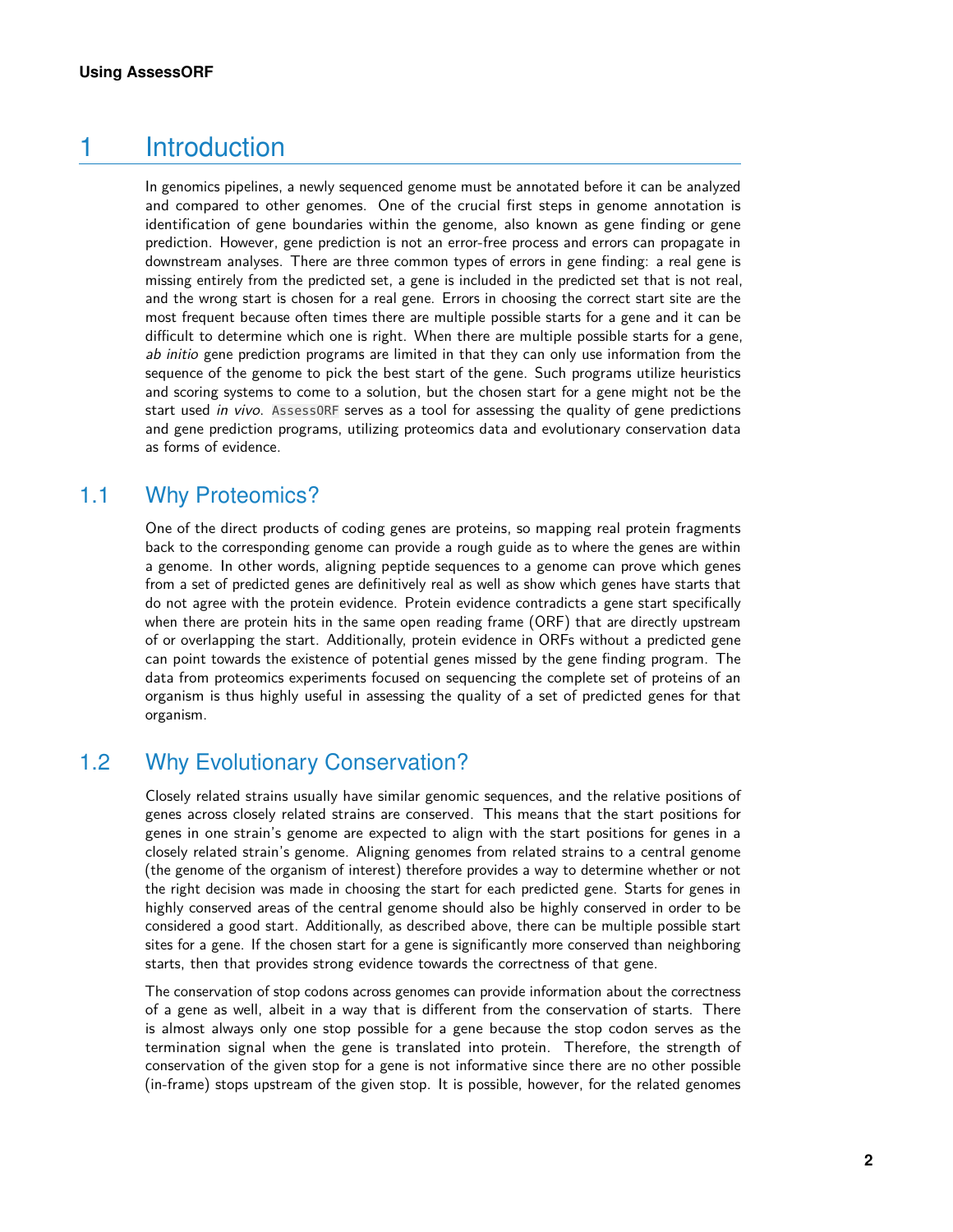to all have a position with a stop codon that aligns to a position in the central genome that does not have stop. For the purposes of this package, that position in the central genome is defined as being associated with a conserved stop. If a codon in the middle of a gene in the central genome has a high degree of stop codon conservation, then that is a sign that at least the region of the gene upstream of the conserved stop does not code for protein. If there are no strong conserved starts downstream of the conserved stop that could serve as the correct start site of the gene, then it is likely that the gene is an over-prediction and should not exist.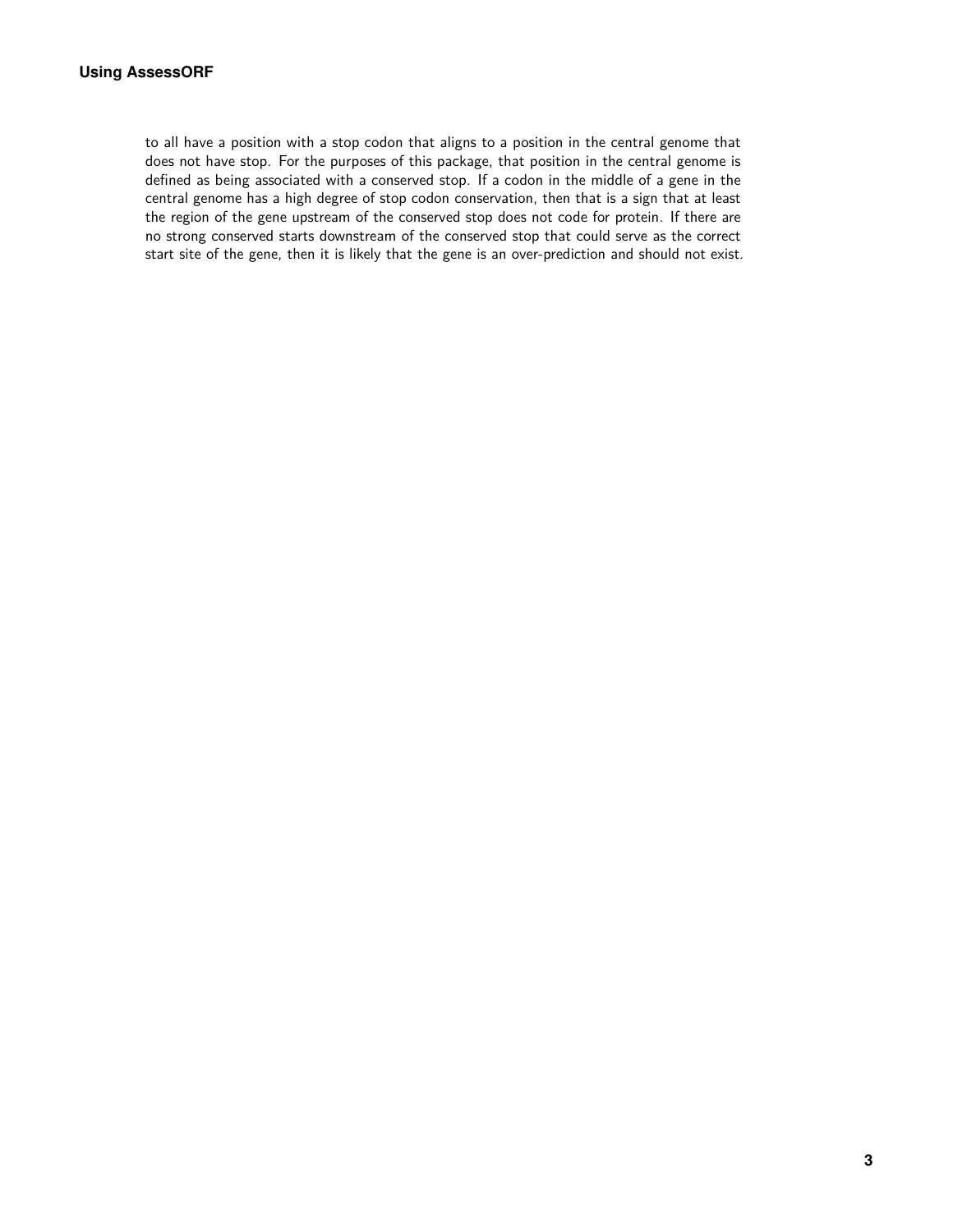### 2 Package Structure

<span id="page-3-0"></span>Assessing the quality of a set of computationally-derived, ab initio gene predictions for a genome requires external data to be aligned to that genome before judgments on quality can be made. AssessORF follows this methodology, and once external data has been acquired and set up (see the "Getting the Data" section below), usage of the package typically happens in two steps:

- 1. Map and align the provided evidence, which can either be proteomics data, evolutionary conservation data, or both, back to the central genome.
- 2. Add in gene predictions for that central genome and categorize how much evidence there is supporting or against each gene in that set.

Each of these steps is implemented by a key function of the package, and each of those two functions returns an object that contains the outcome of the corresponding step. The function MapAssessmentData performs the first step (mapping and alignment) and returns a "mapping" object. Within R, mapping objects are structured as lists and are of class Assessment and subclass DataMap. The function AssessGenes performs the second step (gene categorization) by taking in a mapping object and gene predictions and returning a "results" object. Results objects are also structured as lists and are of class Assessment and subclass Results. As sessORF provides functions for viewing and visualizing the data stored in both mapping and results objects, and the Assessment help documentation has detailed explanations of what is in each object and methods associated with each object.

It is important to note that the mapping object built for a particular genome is not dependent upon the gene boundaries chosen for that genome, allowing the same mapping object to be used to assess the quality of gene predictions from multiple programs. This is especially useful because generating a mapping object, even when using proteomics data or evolutionary conservation data by themselves, is a long process.

Building off of these concepts, AssessORF has a corresponding data package, AssessORFData, that provides mapping objects that have already been built and saved for a set of 20 strains. AssessORFData also provides multiple results objects for each of those strains, and each results object for a strain uses a set of gene annotations from a different source.

The next couple of sections will describe how to use AssessORF from putting together the data to analyzing the results.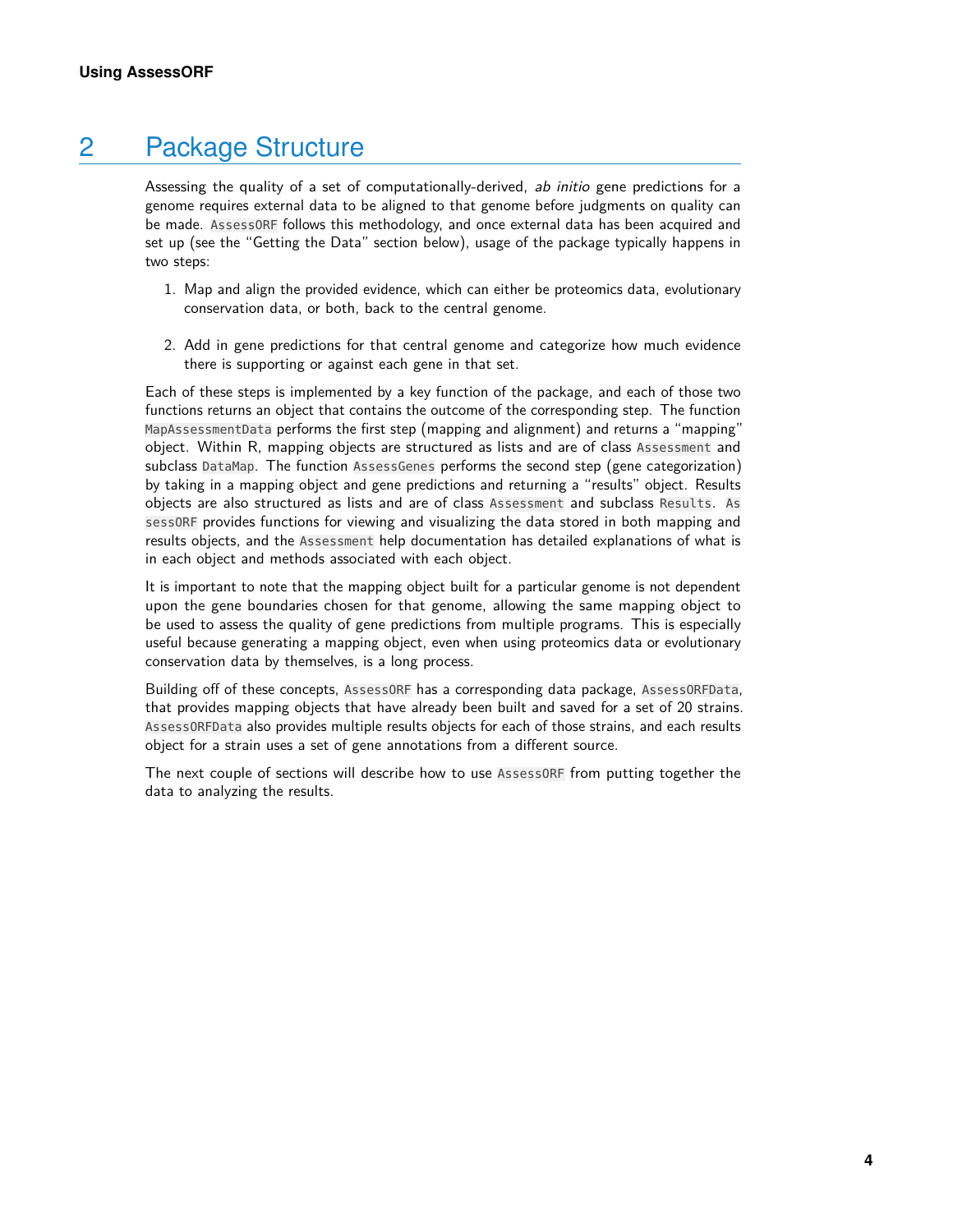## 3 Installation

<span id="page-4-0"></span>In order to install the package, follow these steps:

- 1. Install the latest version of R using [CRAN.](https://cran.r-project.org/)
- 2. Install AssessORF in R by running the following commands:

```
if (!requireNamespace("BiocManager", quietly = TRUE)){
  install.packages("BiocManager")
}
```

```
BiocManager::install("AssessORF")
```
3. Optionally, install the corresponding data package, AssessORFData, using the following commands:

```
if (!requireNamespace("BiocManager", quietly = TRUE)){
  install.packages("BiocManager")
}
```

```
BiocManager::install("AssessORFData")
```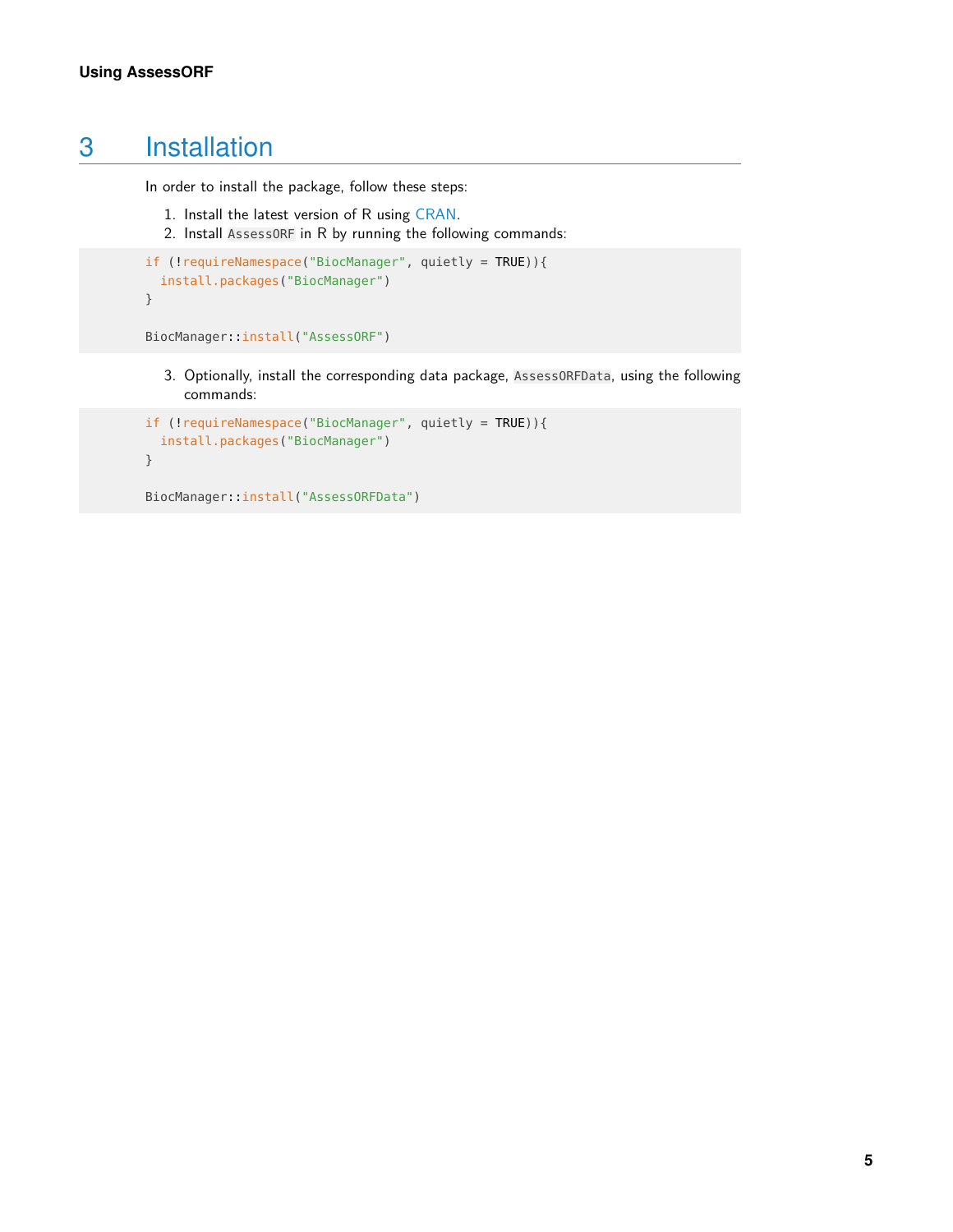## 4 Getting the Data

<span id="page-5-1"></span><span id="page-5-0"></span>The central genome should be in FASTA format or GenBank format.

#### 4.1 Proteomics

For this package, proteomics data should be given as a set of peptide sequences along with their associated confidence scores. This data is usually generated in the latter stages of the proteomics pipeline, following database searching of the mass spectra and statistical analysis. Additionally, the data should come from experiments focused on sequencing the complete proteome of the organism. Proteomics datasets are available online through websites such as [ProteomeXchange](http://www.proteomexchange.org/) but may require additional steps before use with the package. For example, the ProteomeXchange serves as a repository for mass spectra data from proteomics experiments, and this data must first be searched against a database and analyzed before use with the package.

#### 4.2 Evolutionary Conservation

<span id="page-5-2"></span>Evolutionary conservation is determined by aligning genomes from closely related organisms to the central genome. This allows determination of how often sections in the central genome are covered by syntenic matches to related genomes and how often positions within those matching blocks correspond to start codons (ATG, GTG, TTG) in both genomes (central and related). Start codons in the central genome may be highly covered by syntenic matches to related genomes, but the positions of the start codons in the central genome may not always line up with start codons in other genomes.

Related genomes should be genomes from strains that are closely related to the strain of the central genome. In most cases, using the set of non-partial genomes from the same genus will work best. However, if the number of available genomes for that genus is too small (less than a couple hundred), it may be necessary to use all genomes from a higher taxonomic rank or include closely related genera from the same family in the set.

To compile the set of related genomes, I recommend downloading links to their sequences from the Prokaryotes section of NCBI's [Genome Browser](https://www.ncbi.nlm.nih.gov/genome/browse/#!/prokaryotes/) using the following protocol:

- 1. Search for the taxon.
- 2. Exclude partial genomes (this is an option in the "Partial" section of the "Filters" menu).
- 3. Download the selected records to a CSV file.

There may also may be rare instances where there are too many genomes for a particular species (i.e. the 8352 genomes for *Streptococcus pneumoniae*). In those cases, remove all genomes for that species from the CSV file and replace them with only genomes for that species that are complete on the assembly level (this is an option in the "Assembly Level" section of the "Filters" menu).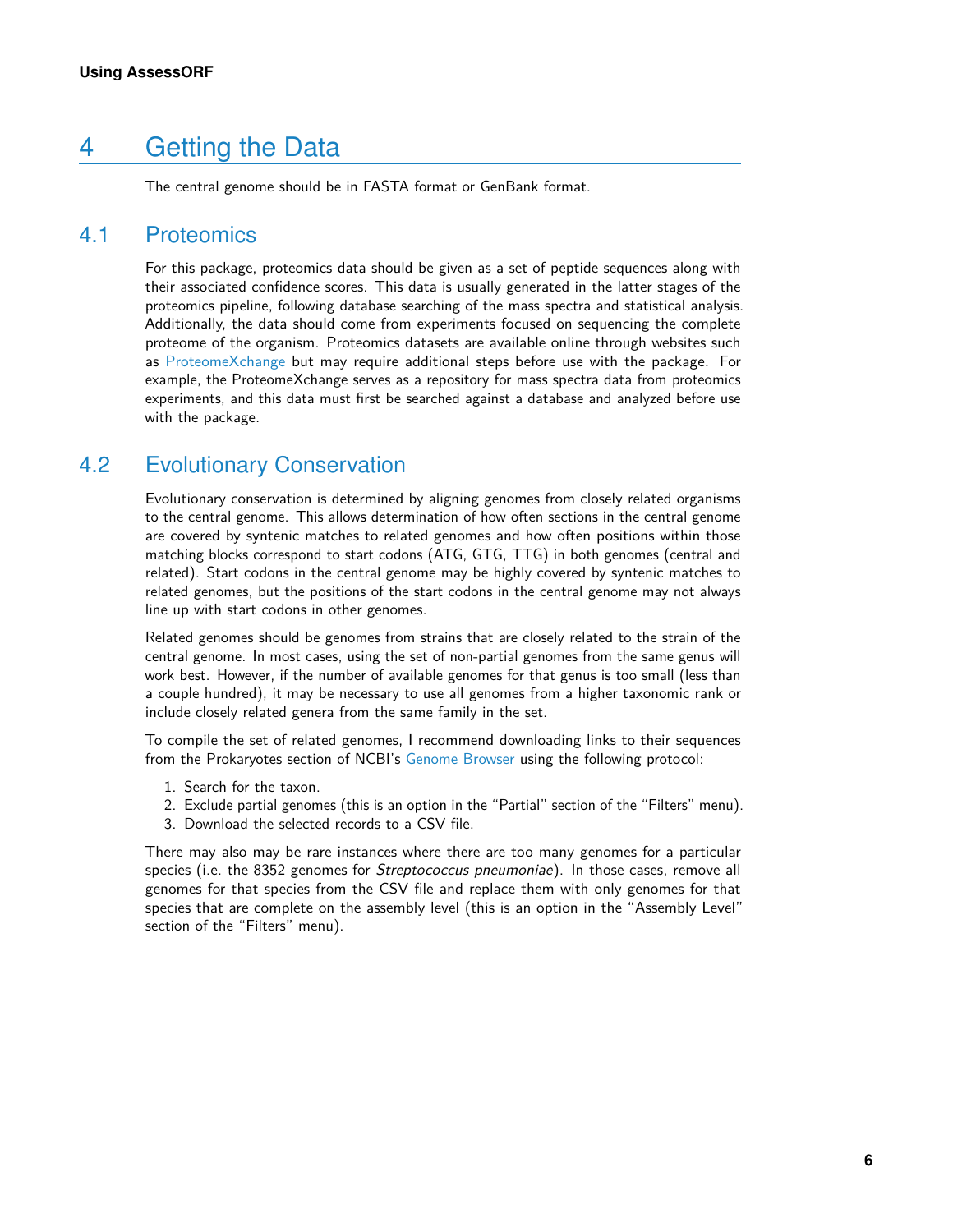### 5 Creating the Mapping Object

<span id="page-6-0"></span>After gathering the necessary data, it is time to prepare them for use with the mapping function. For the proteomics data, put the peptide sequence into one vector and their confidence scores (if available) into a second vector. The two vectors should have the same length and have the proteomics hits in the same order (i.e. the score for the xth sequence in the sequence vector is at index  $x$  in the score vector).

For the central genome and the related genomes, use the DECIPHER package to put them into a SQL database. The example below describes the process for putting genomes into a database in situations where NCBI's Genome Browser is used as the source for related genomes. Users are encouraged to adapt this workflow to suit their own needs.

#### library(DECIPHER)

## Path to the SQL database file (will be created if necessary) ## In this example, a temporary file will be used, but it is recommended that ## the user specify a file path they prefer to use as the location of the ## database instead.

#### databaseFile <- tempfile()

## Here is what the alternate option would like: # databaseFile <- "<insert file path to database here>"

## Path to the file containing the links to the related genomes ## In this example, the file comes from NCBI's genome browser site and is in ## CSV format. If the user is also using a CSV file downloaded from NCBI's ## genome browser site as the source for the related genomes links, the user ## can replace the 'system.file' function call below with the path to their ## CSV file instead. The rest of this example assumes that the links are ## provided in this format. For help on adding genome sequences provided in ## other formats to a database, consult DECIPHER's manual and vignettes. relGenomesFile <- system.file("extdata",

#### "AdenoviridaeGenomes.csv",

#### package = "AssessORF")

## Here is what the alternate option would like: # relGenomesFile <- "<insert path to CSV file here>"

## Extract the FTP links from the CSV file and make sure they are in the right ## format so they can be downloaded from the NCBI server. In order to minimize ## the time spent running the example, only the first 13 rows of the table are ## used. The user should drop the '[1:13, ]' part if they plan on using this ## example as a starting point for putting sequences into a database. genomesTable <- read.csv(relGenomesFile, stringsAsFactors = FALSE)[1:13, ] ftps <- genomesTable\$GenBank.FTP ftps <- paste(ftps, paste0(basename(ftps), "\_genomic.fna.gz"), sep="/") ftps <- ftps[(substring(ftps, 1, 6) == "ftp://")]

## In this example, the first genome in the table is the central genome. ## In most user scenarios however, the path to the central genome will not be in ## the related genomes file. The user should instead specify the path to the ## file containing the sequence of the central genome (in FASTA format) and ## append that file path to the start of the vector containing the FTP links.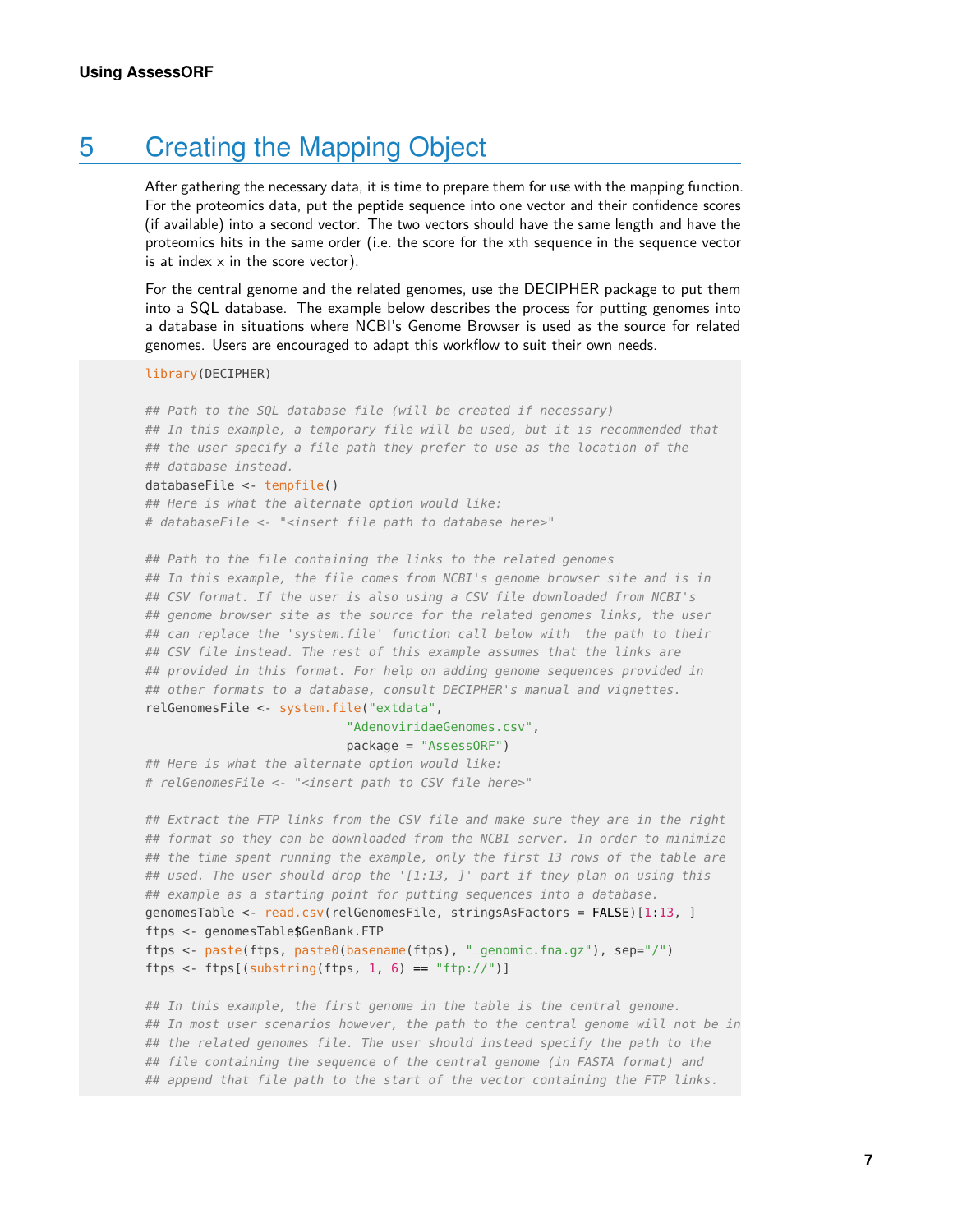```
## Here is what that would look like:
# genomeFile <- "<insert file path to genome here>"
# ftps <- c(genomeFile, ftps)
## This vector will hold which genomes were succesfully added to the database.
pass <- logical(length(ftps))
## Add the sequences to the database.
## The loop can cause timeout errors if there is no internet connection
## when the package is built so it has been commented out so the example
## runs smoothly. Users should uncomment this loop when adapting the
## example for their own use.
# for (pIdx in seq_along(pass)) {
# t <- try(Seqs2DB(ftps[pIdx], "FASTA", databaseFile, as.character(pIdx),
# compressRepeats=TRUE, verbose=FALSE),
# silent=TRUE)
#
# if (!(is(t, "try-error"))) {
# pass[pIdx] <- TRUE
# }
# }
## This vector contains the list of identifers for the genomes in the database,
## based on which ones were successfully added. Identifers are character
## strings. The first one, identifier "1", corresponds to the central genome.
## The remaining identifers, in this case "2":"13", correspond to the related
## genomes.
identifiers <- as.character(which(pass))
```
In the example above, a set of Adenoviridae genomes from NCBI was used as the source for both the central genome and the related genomes. Human adenovirus 1 is the strain of interest here, and its genome serves the central genome (identifier 1). The remaining genomes in the set serve as the related genomes (identifiers 2 - 13). Please note that the package is only intended to be used with prokaryotes. Viruses are used in some examples in the package because manipulations with viral genomes run much faster than those with prokaryotic genomes (due to viral genomes being much smaller in size).

The next example shows how to use the MapAssessmentData function with the SQL database (and database identifiers) generated in the previous example. Since there is no proteomics data in this instance, useProt will be set to FALSE.

```
library(AssessORF)
```

```
## Reminder: the first identifier in the database, in this case identifier "1",
## corresponds to the central genome. The remaining identifers, in this case
## "2":"13", correspond to the related genomes.
myMapObj <- MapAssessmentData(databaseFile,
                              central = identifiers[1],
                              related_\text{IDS} = identifiers[-1],
                              speciesName = "Human adenovirus 1",
                              useProt = FALSE)## Distance from related genomes to central genome (i.e. strain's genome) measured.
```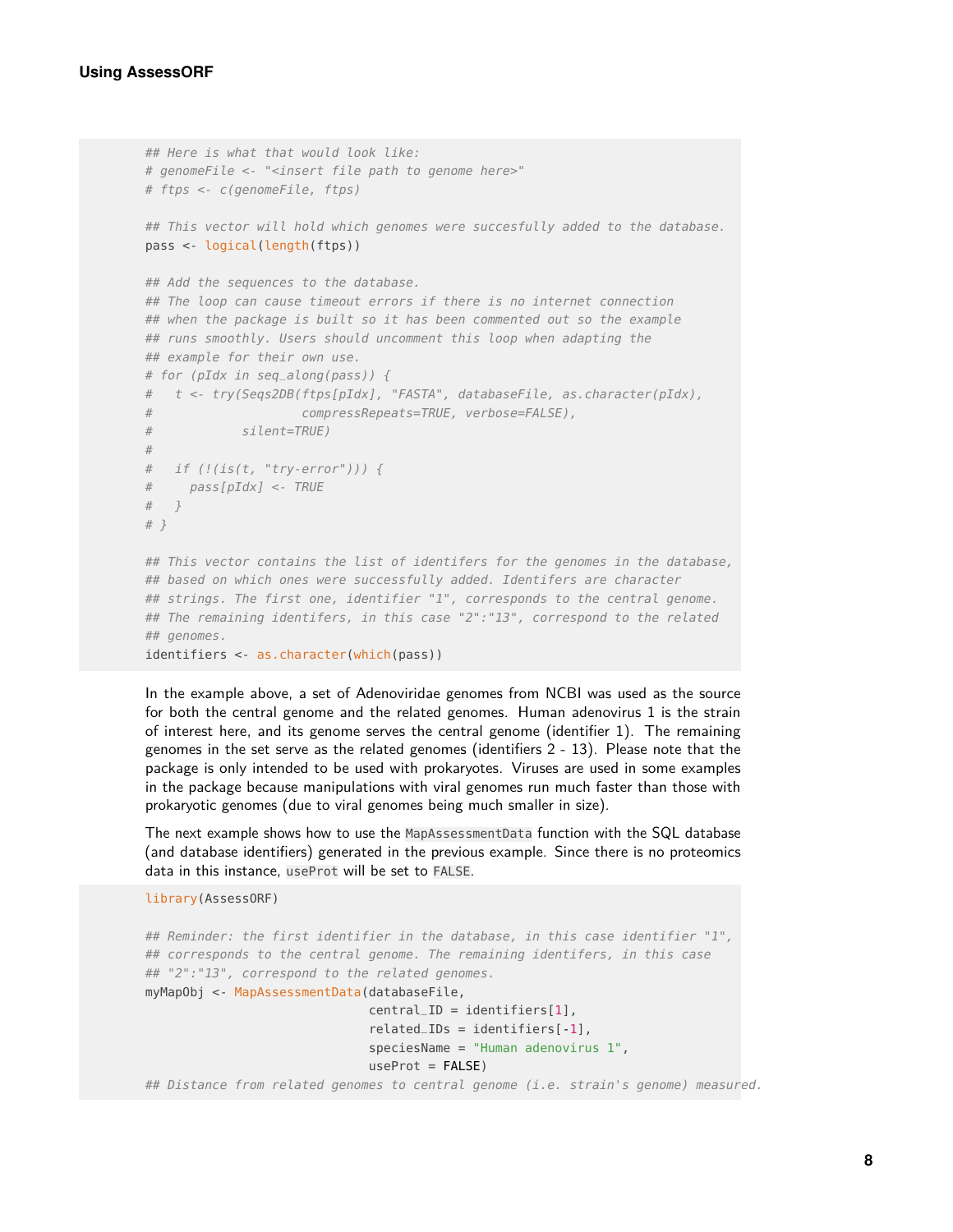```
## Most distant related genomes selected. Beginning evolutionary conservation mapping.
## Evolutionary conservation mapped.
```

```
## Remember to use 'unlink' to remove a database once it is no longer needed.
unlink(databaseFile)
```
The following code chunk shows a generalized call to the MapAssessmentData function, outlining which parameters users should specify when working with both evolutionary conservation data and proteomics data.

```
myMapObj <- MapAssessmentData(databaseFile, ## File path to the SQL database containing the genomes
                              central_ID = identifiers[1], ## Identifier for the central genome
                              related_IDs = identifiers[-1], ## Identifers for the related genomes
                              protHits_Seqs = protSeqs, ## Sequences for the proteomics hits
                              protHits_Scores = protScores, ## Confidence scores for the proteomics hits
                              strain = strain, # The identifier for the strainspeciesName = species) ## The name of the species
```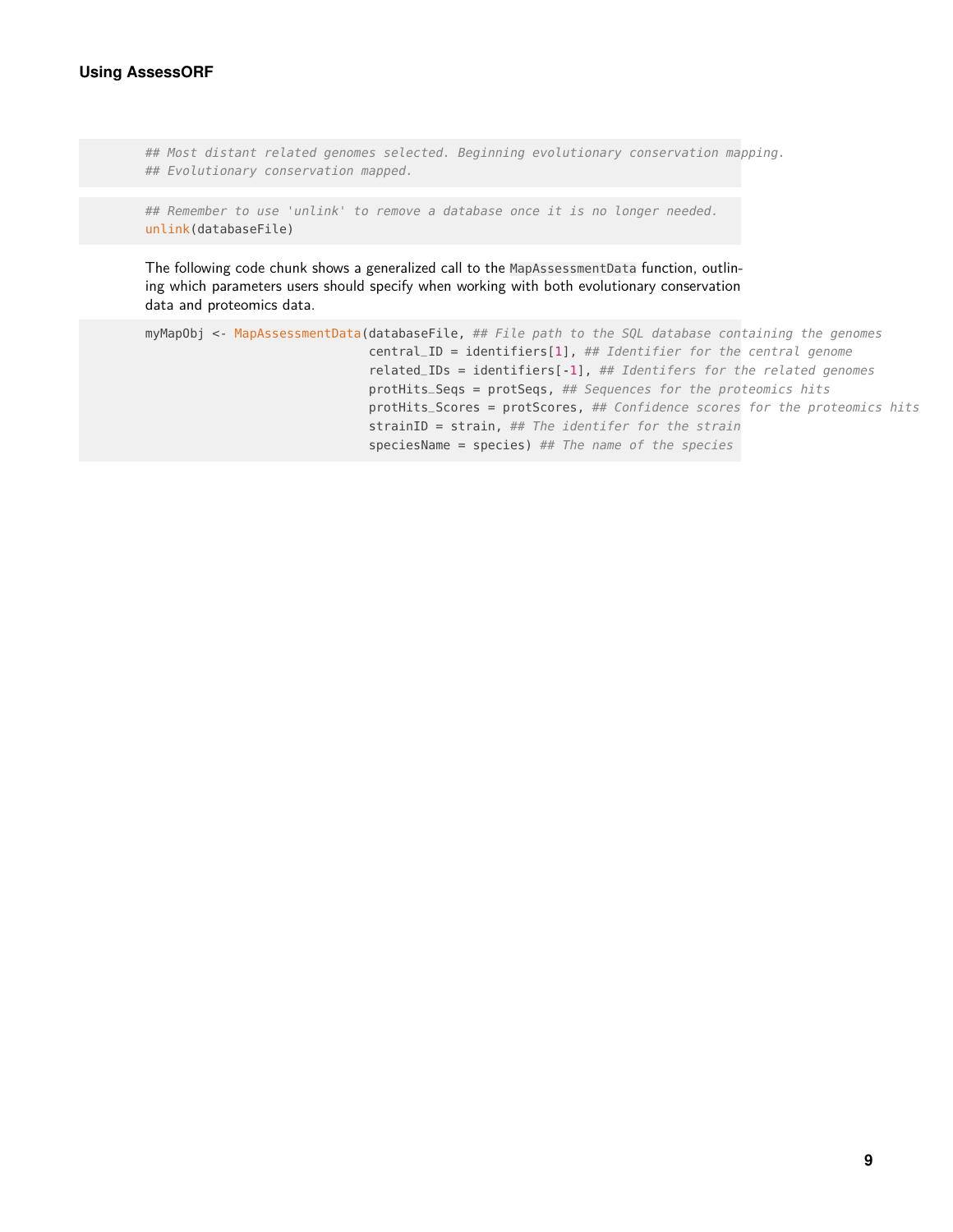### 6 Generating the Results Object

- <span id="page-9-0"></span>1. Acquire a set of genes, either from a gene prediction program or from an online database with annotations, for the strain of interest.
	- Make sure that the same genome sequence is used to generate both the mapping object and set of genes to assess.
- 2. Parse genes into the three vectors: left boundaries, right boundaries, and strand information.
	- This requires an understanding of how the output from the gene source is structured and will vary from program to program.
	- Strand information must be given as a single character and must either be "+" or "-". "+" refers to the forward strand, the given sequence for the central genome. "–" refers to the reverse strand, the reverse complement of the given sequence for the central genome.
	- The left boundary positions and the right boundary positions of the genes must be in forward strand terms, i.e. where they would be the 5' to 3' reading direction of the forward strand. For genes on the forward strand, this means that the left boundaries correspond to the start of the gene and the right boundaries correspond to the stop of the gene. For genes on the reverse strand, this means that the left boundaries correspond to the stop of the gene and the right boundaries correspond to the start of the gene.
	- Position one of a gene (according to the left and right boundaries) must correspond to the first nucleotide of the gene and not the first nucleotide before the gene (i.e the zero-th nucleotide).
- 3. Use the 'AssessGenes' function with the mapping object and the set of predicted genes to generate the results object.

Below is an example of how to use the AssessGenes function, using the pre-saved mapping object for Streptococcus pyogenes MGAS5005 and the corresponding set of Prodigal-predicted genes.

```
currMapObj <- readRDS(system.file("extdata",
                                                 "MGAS5005_PreSaved_DataMapObj.rds",
                                                 package = "AssessORF"))
currProdigal <- readLines(system.file("extdata",
                                                       "MGAS5005_Prodigal.sco",
                                                       package = "AssessORF") [ -1:-2]prodigalLeft <- as.numeric(sapply(strsplit(currProdigal, "_", fixed=TRUE), `[`, 2L))
prodigalLeft <- as.numeric(sapply(strsplit(currProdigal, "_", fixed=<mark>TRUE</mark>), `[`, 2L))<br>prodigalRight <- as.numeric(sapply(strsplit(currProdigal, "_", fixed=TRUE), `[`, 3L))
prodigalLeft <- as.numeric(sapply(strsplit(currProdigal, "_", fixed<mark>=TRUE</mark>),<br>prodigalRight <- as.numeric(sapply(strsplit(currProdigal, "_", fixed=<mark>TRUE</mark>)<br>prodigalStrand <- sapply(strsplit(currProdigal, "_", fixed=TRUE), 
currResObj <- AssessGenes(geneLeftPos = prodigalLeft,
                                      geneRightPos = prodigalRight,
                                      geneStrand = prodigalStrand,
                                      inputMapObj = currMapObj,
                                      geneSource = "Prodigal")
```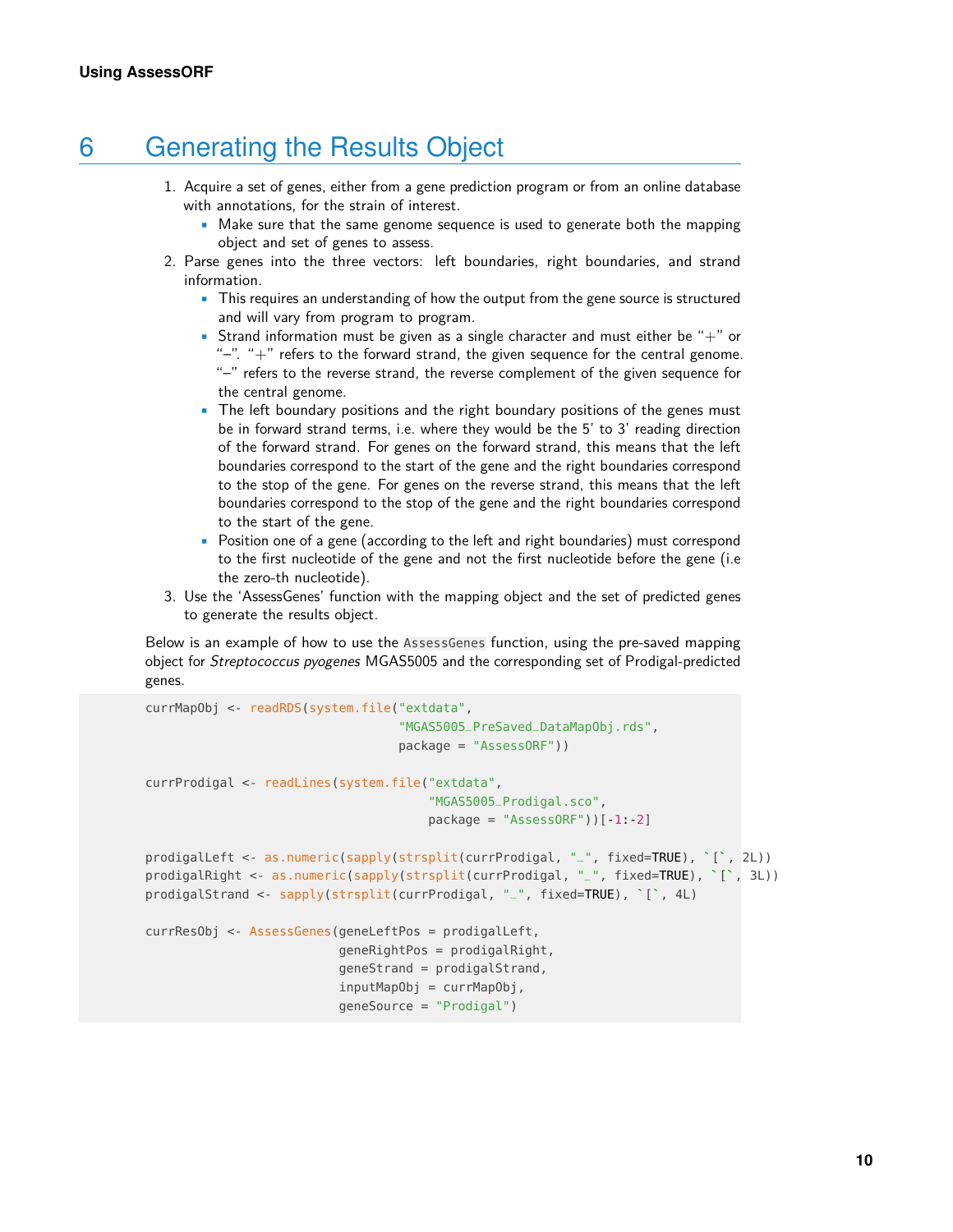## 7 Viewing the Results Object

<span id="page-10-0"></span>The results object contains the assigned category for each predicted gene, which describes how much evidence there is for or against that gene. There are a number of ways to look at the distribution of categories and the overall correctness of the set of predicted genes.

Printing the results object prints out the number of genes in each category as well as the accuracy scores for the set of predicted genes:

```
print(currResObj)
## An Assessment object that categorizes predicted genes
## Strain: S. pyogenes MGAS5005
## Number of Genes Provided from Prodigal: 1768
##
## Score Using All Evidence: 0.9607
## Score Using Only Proteomic Evidence: 0.9919
## Score Using Only Conserved Start Evidence: 0.9371
## Y CS+ PE+ (correct with strong evidence): 596
## Y CS+ PE- (correct with some evidence): 74
## Y CS- PE+ (correct with some evidence): 601
## Y CS- PE- (no evidence): 446
## Y CS< PE! (definitely incorrect): 2
## Y CS- PE! (likely incorrect): 7
## Y CS! PE+ (likely incorrect): 12
## Y CS! PE- (likely incorrect): 10
## Y CS> PE+ (potentially incorrect): 10
## Y CS> PE- (potentially incorrect): 3
## Y CS< PE+ (potentially incorrect): 5
## Y CS< PE- (potentially incorrect): 2
## N CS< PE+ (likely missing genes): 1
## N CS- PE+ (potentially missing genes): 0
##
## Number of Genes with Supporting Evidence: 1271
## Number of Genes with Contradictory Evidence: 51
## Number of ORFs with Protein Evidence and No Given Start: 1
```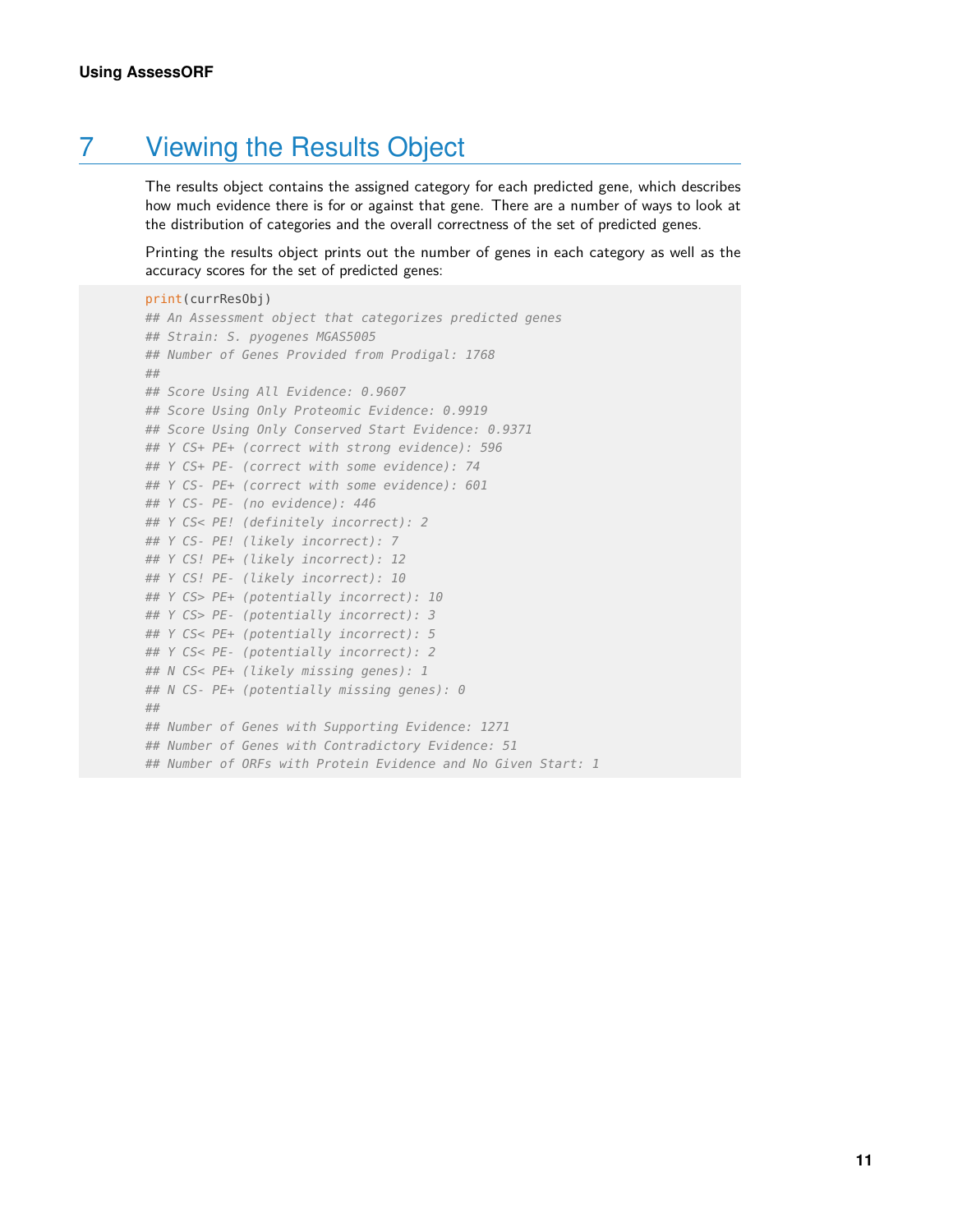#### **Using AssessORF**

Plotting the results object shows the number of genes in each category in bar chart format:

plot(currResObj)

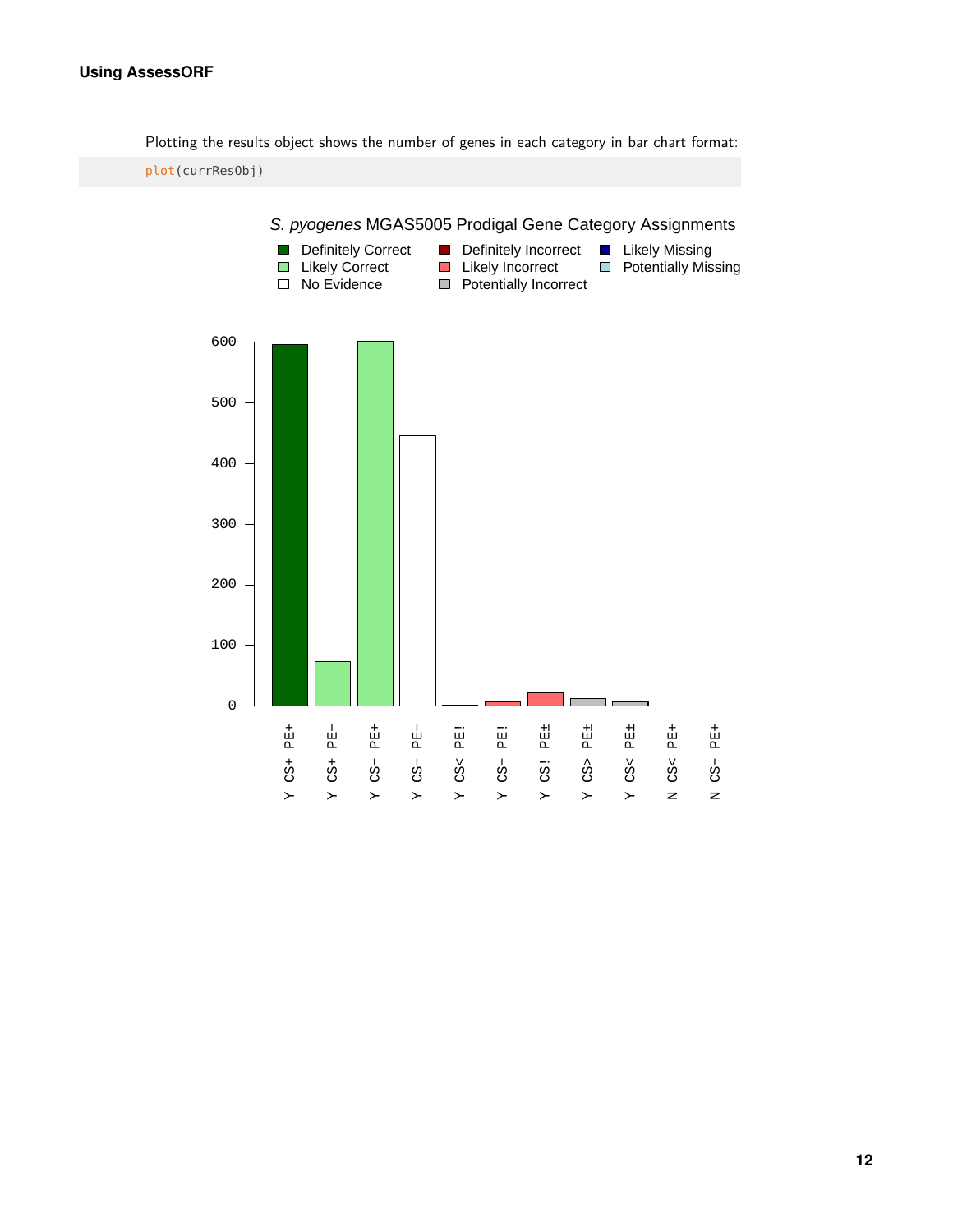Plotting the results object in combination with its corresponding mapping object generates a genome viewer plot that shows how evolutionary conservation evidence & proteomics evidence align to the genome of interest, particularly in relation to the set of predicted genes:



In the genome viewer plot, predicted starts are magenta lines, predicted stops are cyan lines, genome stops are yellow lines, conserved starts are gray lines, and proteomic hits are blue / red / green blocks.

In this example, interactive\_GV was set to FALSE which results in an static genome viewer plot being generated. Setting interactive\_GV to be TRUE results in a genome viewer that can interacted with via the locator, which facilitates further exploration of how the available evidence supports some genes and disproves others. With the interactive genome viewer, users may scroll to the left or right, zoom in to particular region, or zoom out.

Specifying an initial range of genomic positions to plot using rangeStart\_GV and rangeEnd\_GV is optional but useful for zooming into a particular region of the genome to understand why a particular gene (or group of genes) were categorized as correct  $/$  incorrect. Omitting those arguments will result genome viewer plot that spans the whole genome, which may overwhelm some graphical devices.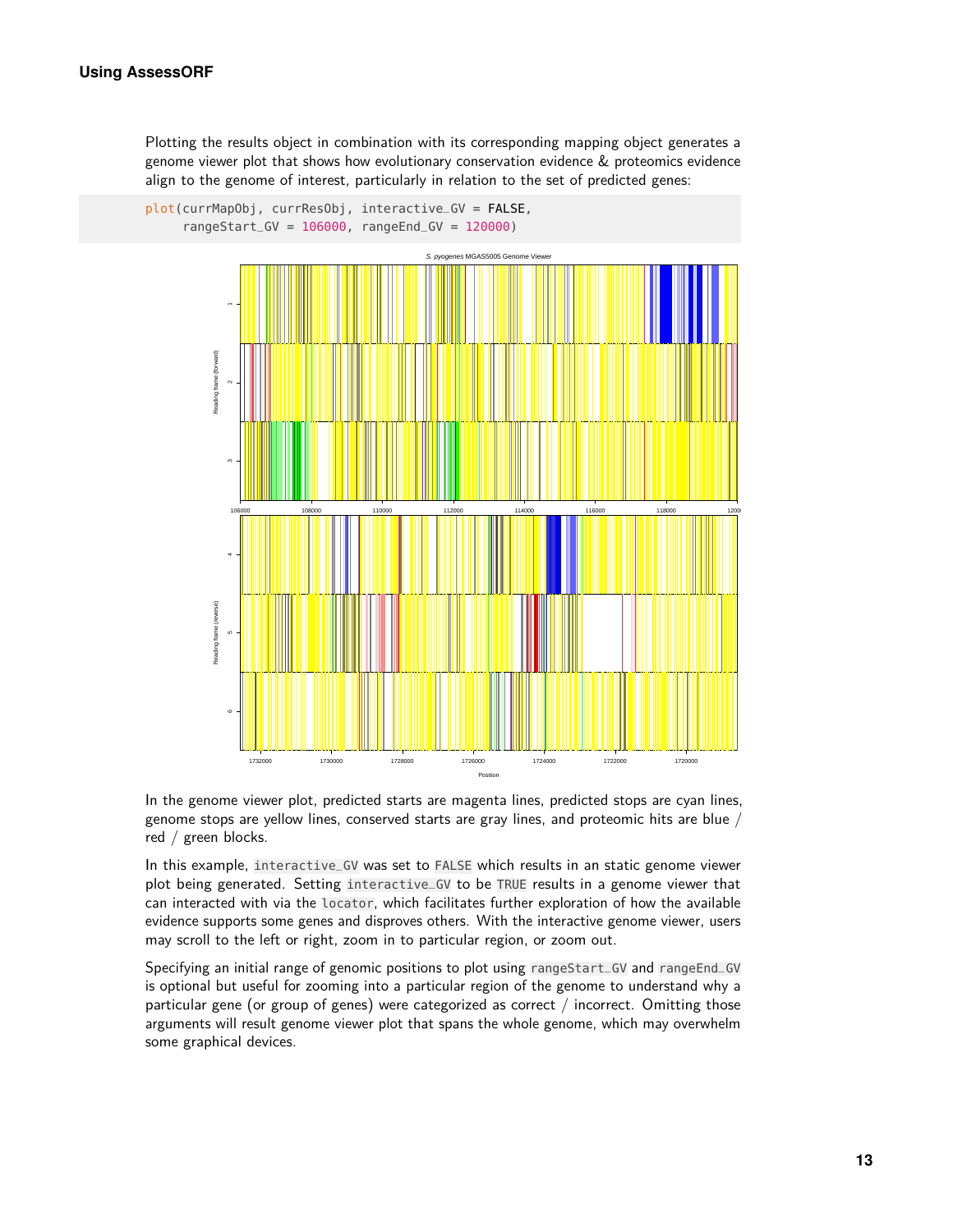#### **Using AssessORF**

It is also possible to do a mosaic plot of the results object. The mosaic plot shows how the distribution of categories varies by gene length:

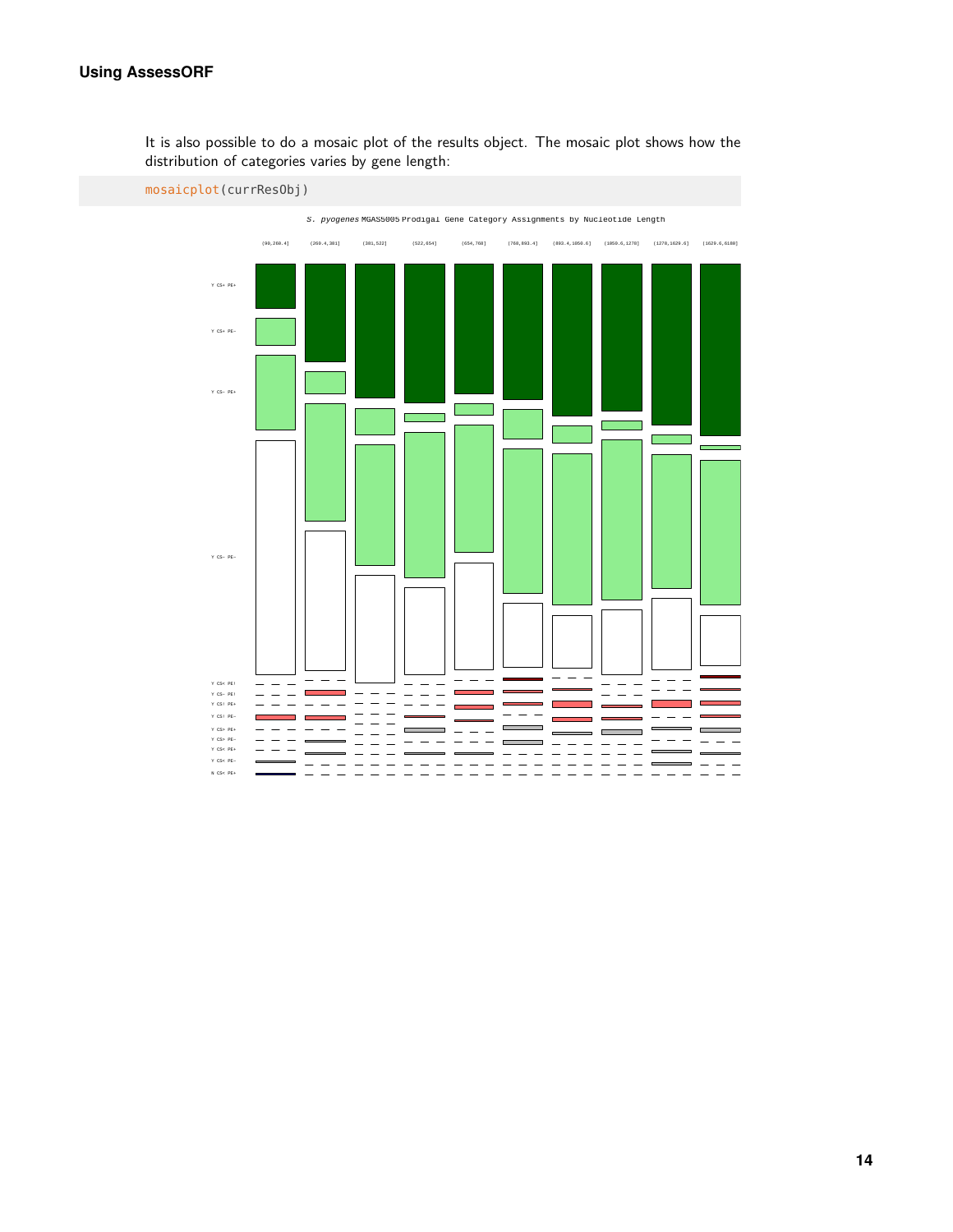## 8 Comparing Results Objects

<span id="page-14-0"></span>Since the same mapping object can be reused to assess any set of genes for that particular genome, it is useful to compare the results from assessing the set of predictions from one program to the results from assessing the set of predictions from another program. The CompareAssessmentResults function compares the genes and their corresponding category assignments inside two results objects generated from the same mapping object. The example below shows a comparison of the results object generated above using predicted genes from Prodigal to a results object generated using genes from another program, GeneMarkS-2:

resObj2 <- readRDS(system.file("extdata",

"MGAS5005\_PreSaved\_ResultsObj\_GeneMarkS2.rds", package = "AssessORF"))

```
CompareAssessmentResults(currResObj, resObj2)
## Comparison of Two Assessment Results Objects from S. pyogenes MGAS5005
## Object 1 - Prodigal vs Object 2 - GeneMarkS2
##
## Number of Shared Coding Regions (number of stops found in both sets): 1729
##
## Number of Shared Genes (number of start-stop pairs found in both sets): 1632
##
## Number of Shared Stop - Different Start Coding Regions: 97
## (This is where the stop for a coding region is found in both sets,
## but the corresponding starts in each set differ.)
##
## For the shared stop - different start set, there were 20 instances
## where the start from object 1 has conservation evidence ('CS+')
## and the start from object 2 does not ('CS-', 'CS>', 'CS<').
## For the shared stop - different start set, there were 12 instances
## where the start from object 2 has conservation evidence ('CS+')
## and the start from object 1 does not ('CS-', 'CS>', 'CS<').
```